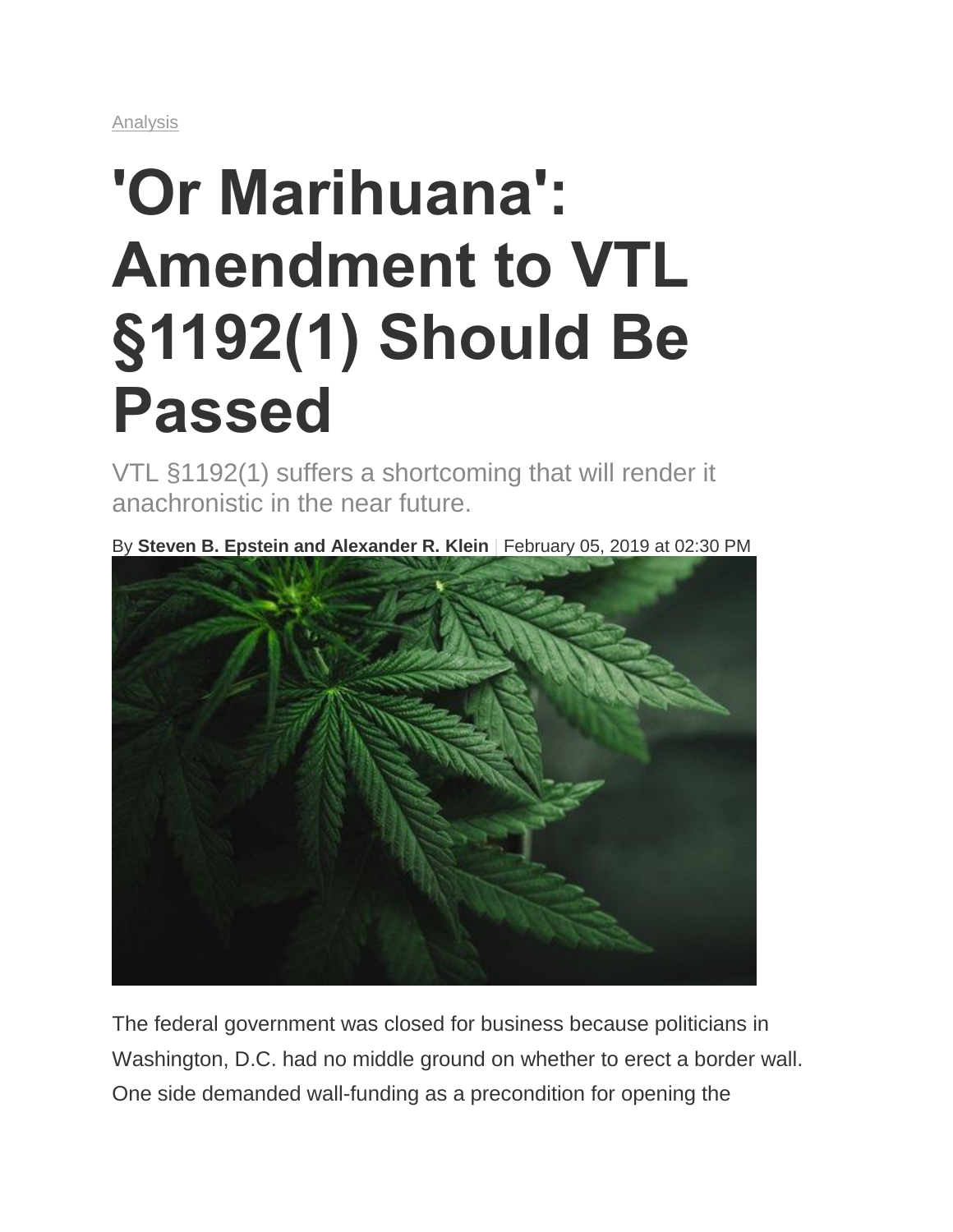government. The other side looked at a wall as anti-American. The parties could not identify a halfway measure between a wall and no wall, so negotiations broke down, and damage flowed to an estimated 800,000 federal workers and their families.

New York state is about 2,000 miles from the southern border, but its criminal justice system is approaching a wall of its own. Every year, thousands of motorists in New York state face charges for driving while intoxicated. They fill courtrooms and dockets, require scores of court personnel and judges, and bear the focus of prosecutors and defense attorneys. One law above all others keeps this system's high cost from exploding: Vehicle and Traffic Law §1192(1). Under this law, DWI cases can resolve with a non-criminal infraction rather than a criminal misdemeanor—"impaired" rather than "intoxicated." So between the extremes of one side denying all guilt and the other side insisting upon a criminal record—a wall and no wall—§1192(1) is a middle ground that allows parties to agree and for many cases to get resolved efficiently with a plea.

However, VTL §1192(1) suffers a shortcoming that will render it anachronistic in the near future. With the approaching legalization of marijuana, criminal courts will experience a hurricane of new cases for motorists charged with driving under the influence of cannabis in addition to the thousands of cases presently prosecuted involving alcohol. Yet, as presently written, §1192(1)'s levy will offer no protection. That is because it only pertains to people who drive while impaired "by the consumption of alcohol." For those impaired by marijuana, then, the stakes will remain extreme—crime or acquittal, wall or no wall. A vast array of cases that would otherwise resolve quickly will thus require the full resources of the criminal justice system from arraignment through trial. The additional burden will cause the wheels of justice to turn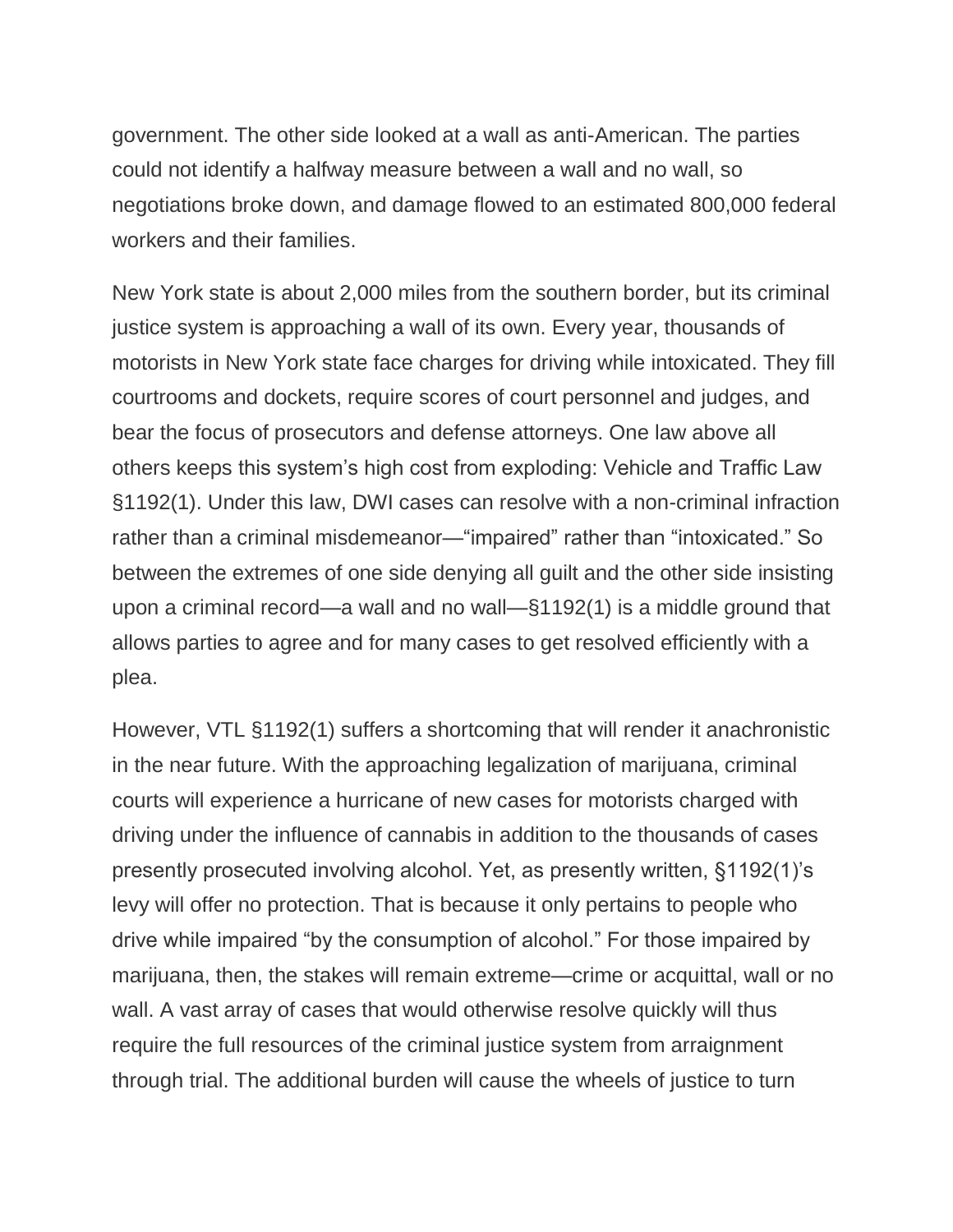even more slowly, and will divert the attention of prosecutors away from cases that more richly deserve it.

The solution to this problem is obvious. The legislature should amend the Vehicle and Traffic Law to add two words to the end of §1192(1): "or marihuana" (this spelling would be prudent, because it is how the drug is spelled in New York's Penal Law, where it is defined in Penal Law §220.00(6)).

A provision in the Vehicle and Traffic Law that permits non-criminal dispositions for motorists impaired "by the consumption of alcohol or marihuana" is sensible from a variety of perspectives. First, it will streamline the justice system by weeding out cases that all parties agree do not warrant criminal records. The benefit of §1192(1)'s clear statutory language is that it permits judges, prosecutors, and defense attorneys to agree upon noncriminal dispositions when the circumstances warrant them. As presently written, §1192(1) enables this freedom only for cases involving impairment by alcohol, not marijuana. "Or marihuana" will lift this anchor.

Second, punishing marijuana intoxication worse than alcohol intoxication lacks a sturdy bearing in the science. Research and studies done by the National Highway Traffic Safety Administration has revealed that unlike alcohol, the presence of THC in an individual's blood stream does not equate to impairment. Roadway safety and quantified levels of THC—cannabis's central intoxicating ingredient—are not closely related. This is in contrast to alcohol, whose effect on driving is beyond dispute, and which takes a grisly toll on the safety of our roads, bridges, and highways every year. Where the stated purpose of the Vehicle and Traffic Law is to promote roadway safety, the minimum penalties should not be higher for conduct that is less dangerous than alcohol.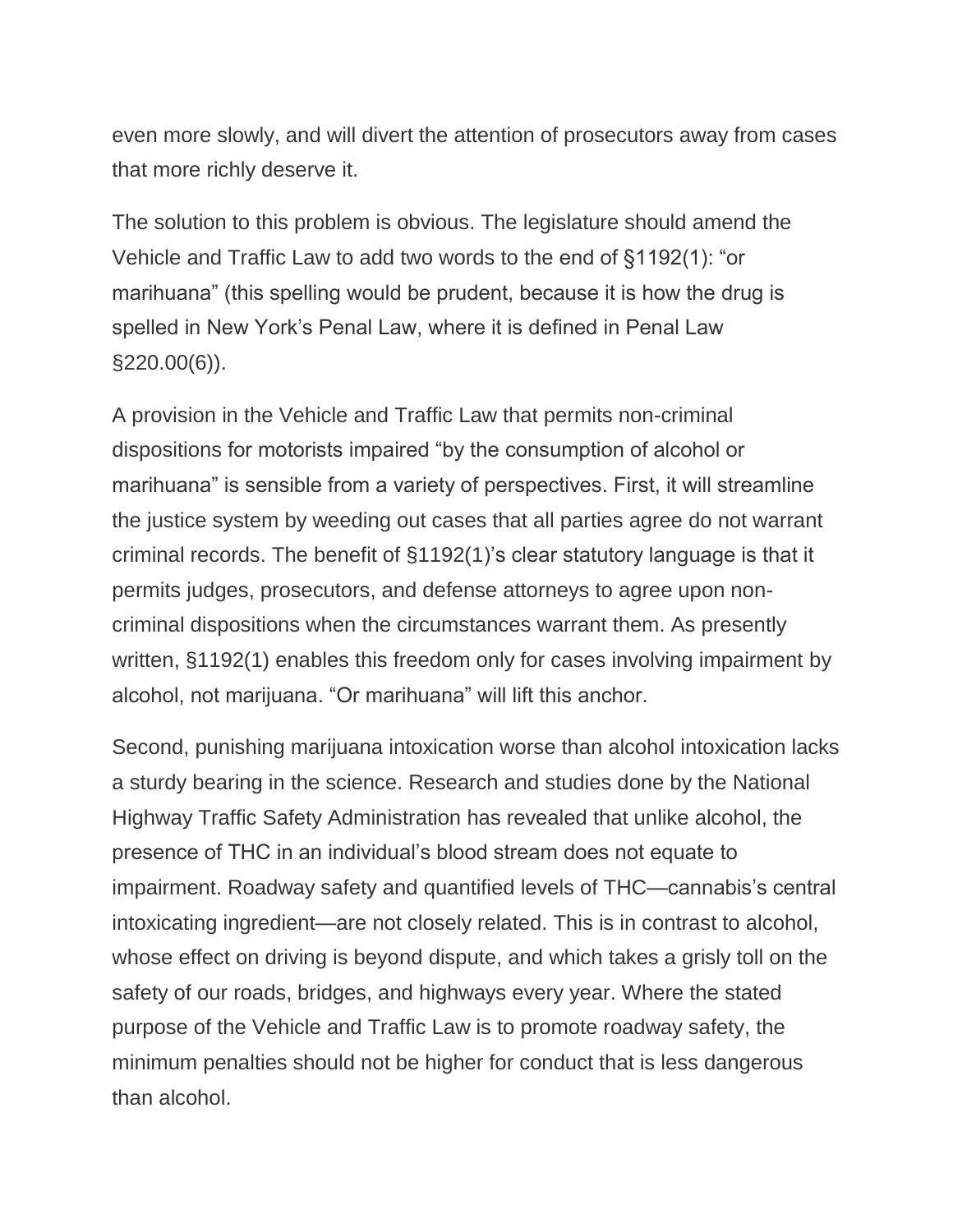Third, amending the Vehicle and Traffic Law is a matter of social justice. Despite an equal rate of marijuana use, Black and Hispanic people get prosecuted in marijuana-related cases at much higher rates than White people. They are also more likely to be pulled over in a traffic stop in the first place. So a regime that unduly elevates the minimum penalties for driving while impaired by marijuana builds an injustice into our state's criminal justice system shouldered disproportionately by racial minorities. This type of indirect targeting has been a stain on the United States since the infancy of the drug war. "Or marihuana" will not solve this problem, but they are two words that pace in the right direction.

Fourth, correcting the language of §1192(1) will align the Vehicle and Traffic Law with the wide array of other forces that rendered marijuana legalization a worthwhile experiment in the first place. Legalization will enable cannabis to be tested and quality-controlled before reaching consumers, who were otherwise susceptible to ingesting mold, contaminants, and other unknown chemicals. It will raise hundreds of millions of dollars in taxes every year in New York state. It will reduce the stigma surrounding people who use marijuana for medical purposes, like to reduce pain or anxiety, and who otherwise might be diverted to dangerous legal drugs like opioids. It will undermine gang activity funded in part by the sale of marijuana. And it will open up new research and development avenues for police to fight marijuanarelated offenses—like the technological equivalent of a breathalyzer, but for cannabis—which the new tax revenues will make financially plausible. Adding "or marihuana" to §1192(1) is a simple legislative step, but it would prevent one corner of the criminal justice system from becoming a dark blot on an otherwise bright story.